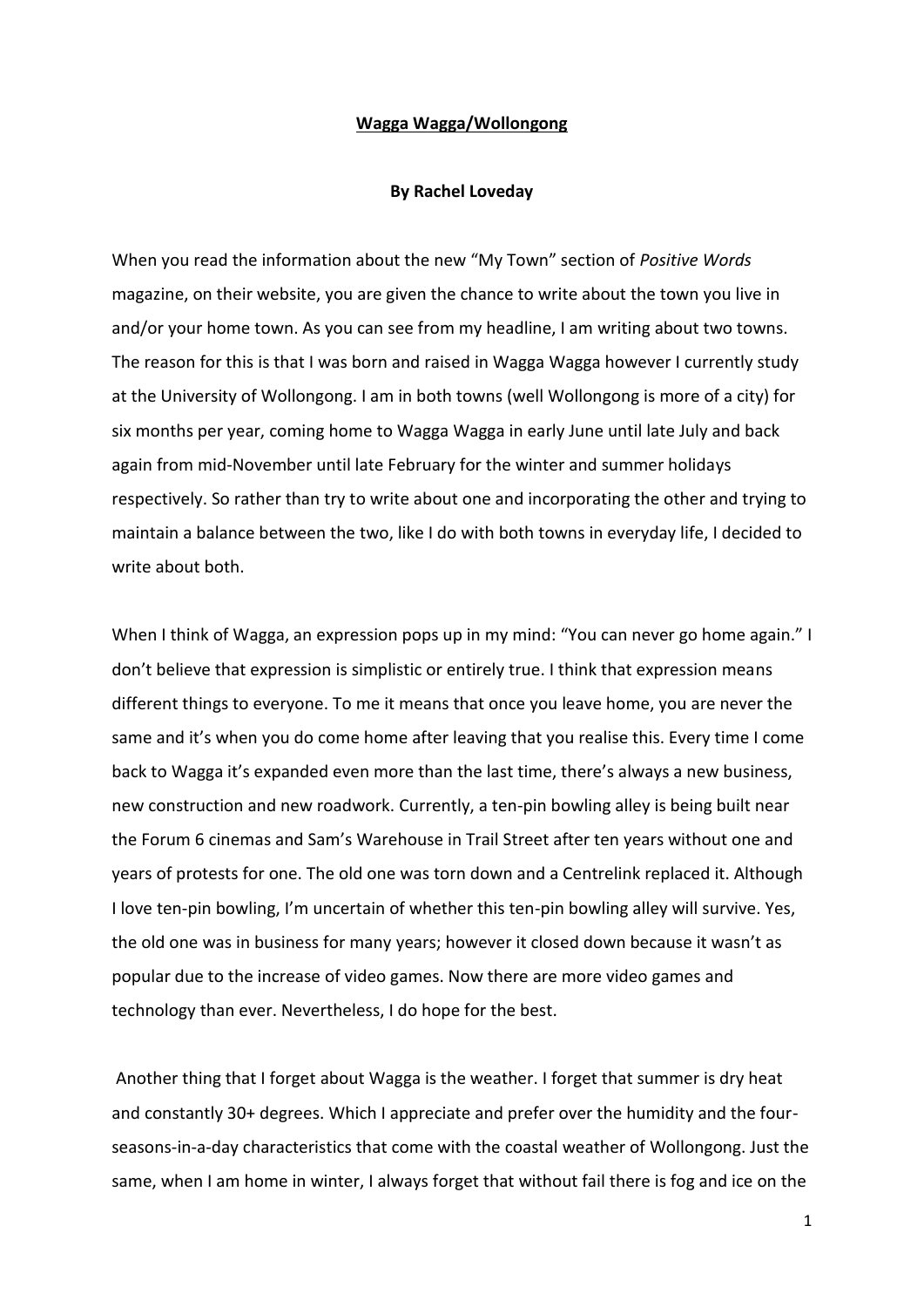car every morning which I have to remove with at least two bucket loads of water. This is when I appreciate the coastal weather, in which it is rarely below 10 degrees in winter with no frost or ice.

Wagga is always a great place to drive in, although I am slightly biased as it is the only place where I've learnt to drive and constantly drive today, as I do not own a car and therefore do not drive in Wollongong. Which, considering the traffic and my, what I prefer to call my "overly enthusiastic" driving abilities and spirit on the road, is probably best for everyone (by the way, as optimistic as I try to be, most people use the word "erratic" to describe my driving). Wagga's roads also aren't as complex as Wollongong's and I know most of the roads like the back of my hand.

I also think that the expression "you can never go home again" works both ways. Like me, Wagga is no longer the same since I left, nevertheless, I will always love Wagga because it is my home and always will be no matter where I go.

When I think of Wollongong, this expression pops up in my mind: "home is where the heart is". As I mentioned earlier, Wagga will always be my home, however Wollongong is also my home, at least at this point in time, because it is where my life is. I have been studying at the University of Wollongong since 2010 and next year, I will be completing my fourth year. I will be graduating in December 2014. I had travelled to Wollongong twice before making my life there. I've always loved it, especially since it had beaches and the ocean. However it is because of these natural and beautiful qualities that make the weather so unpredictable.

Wollongong is as loving to me as Wagga is. It has helped me morph into an adult. I have learnt to live on my own and with other people with its huge accommodation; Campus East in my first two years of uni. It is here that I made friends with lots of wonderful people. There is one friend of mine, I would like to mention in this article. His name was George, he was one of the first friends I made, in fact I met him on my first day in Wollongong, sadly he passed away in March 2011. Most of the Campus East community went to his funeral in his home town and made a trench in the sand on Puckey's beach on the day that he passed and also on the one year anniversary. Last year as well as next year, I am living at Marketview,